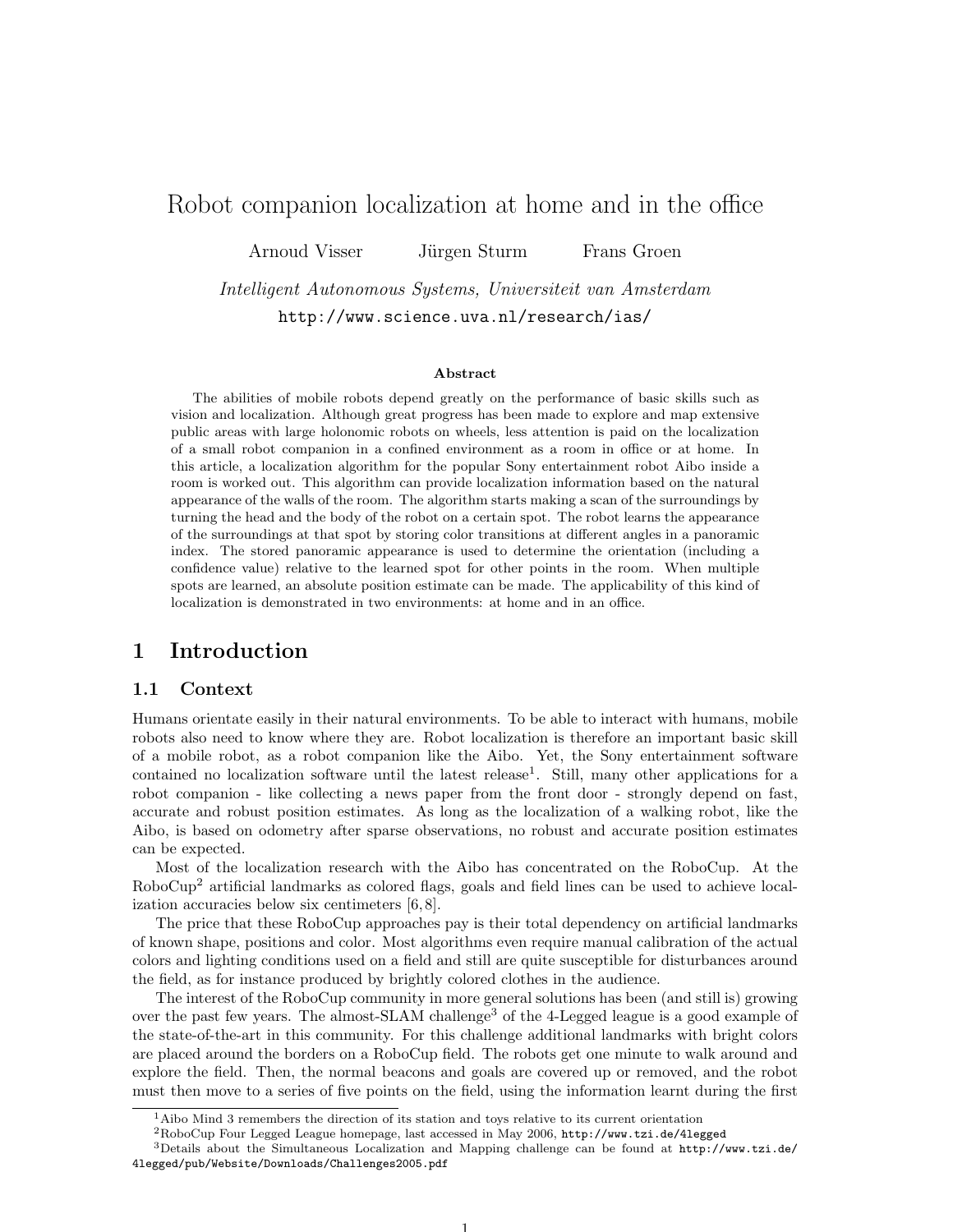minute. The winner of this challenge [6] reached the five points by using mainly the information of the field lines. The additional landmarks were only used to break the symmetry on the soccer field.

A more ambitious challenge is formulated in the newly founded RoboCup  $\Omega$  Home league<sup>4</sup>. In this challenge the robot has to safely navigate toward objects in the living room environment. The robot gets 5 minutes to learn the environment. After the learning phase, the robot has to visit 4 distinct places/objects in the scenario, at least 4 meters away from each other, within 5 minutes.

#### 1.2 Related Work

Many researchers have worked on the SLAM problem in general, for instance on panoramic images [1, 2, 4, 5]. These approaches are inspiring, but only partially transferable to the 4-Legged league. The Aibo is not equipped with an omni-directional high-quality camera. The camera in the nose has only a horizontal opening angle of 56.9 degrees and a resolution of 416 x 320 pixels. Further, the horizon in the images is not a constant, but depends on the movements of the head and legs of the walking robot. So each image is taken from a slightly different perspective, and the path of the camera center is only in first approximation a circle. Further, the images are taken while the head is moving. When moving at full speed, this can give a difference of 5.4 degrees between the top and the bottom of the image. So the image seems to be tilted as a function of the turning speed of the head. Still, the location of the horizon can be calculated by solving the kinematic equations of the robot. To process the images, a 576 Mhz processor is available in the Aibo, which means that only simple image processing algorithms are applicable. In practice, the image is analyzed by following scan-lines with a direction relative the calculated horizon. In our approach, multiple sectors above the horizon are analyzed, with in each sector multiple scan-lines in the vertical direction. One of the general approaches [3] divides the image in multiple sectors, but this image is omni-directional and the sector is analyzed on the average color of the sector. Our method analysis each sector on a different characteristic feature: the frequency of colortransitions.

### 2 Approach

The main idea is quite intuitive: we would like the robot to generate and store a  $360^{\circ}$  circular panorama image of its environment while it is in the learning phase. After that, it should align each new image with the stored panorama, and from that the robot should be able to derive its relative orientation (in the localization phase). This alignment is not trivial because the new image can be translated, rotated, stretched and perspectively distorted when the robot does not stand at the point where the panorama was originally learned [11].

Of course, the Aibo is not able (at least not in real-time) to compute this alignment on fullresolution images. Therefore a reduced feature space is designed so that the computations become tractable<sup>5</sup> on an Aibo. So, a reduced circular  $360^{\circ}$  panorama model of the environment is learned. Figure 1 gives a quick overview of the algorithm's main components.

The Aibo performs a calibration phase before the actual learning can start. In this phase the Aibo first decides on a suitable camera setting (i.e. camera gain and the shutter setting) based on the dynamic range of brightness in the autoshutter step. Then it collects color pixels by turning its head for a while and finally clusters these into 10 most important color classes in the color clustering step using a standard implementation of the Expectation-Maximization algorithm assuming a Gaussian mixture model [9]. The result of the calibration phase is an automatically generated lookup-table that maps every YCbCr color onto one of the 10 color classes and can therefore be used to segment incoming images into its characteristic color patches (see figure  $2(a)$ ). These initialization steps are worked out in more detail in [10].

<sup>4</sup>RoboCup @ Home League homepage, last accessed in May 2006, http://www.ai.rug.nl/robocupathome/

<sup>5</sup>Our algorithm consumes per image frame approximately 16 milliseconds, therefore we can easily process images at the full Aibo frame rate (30fps).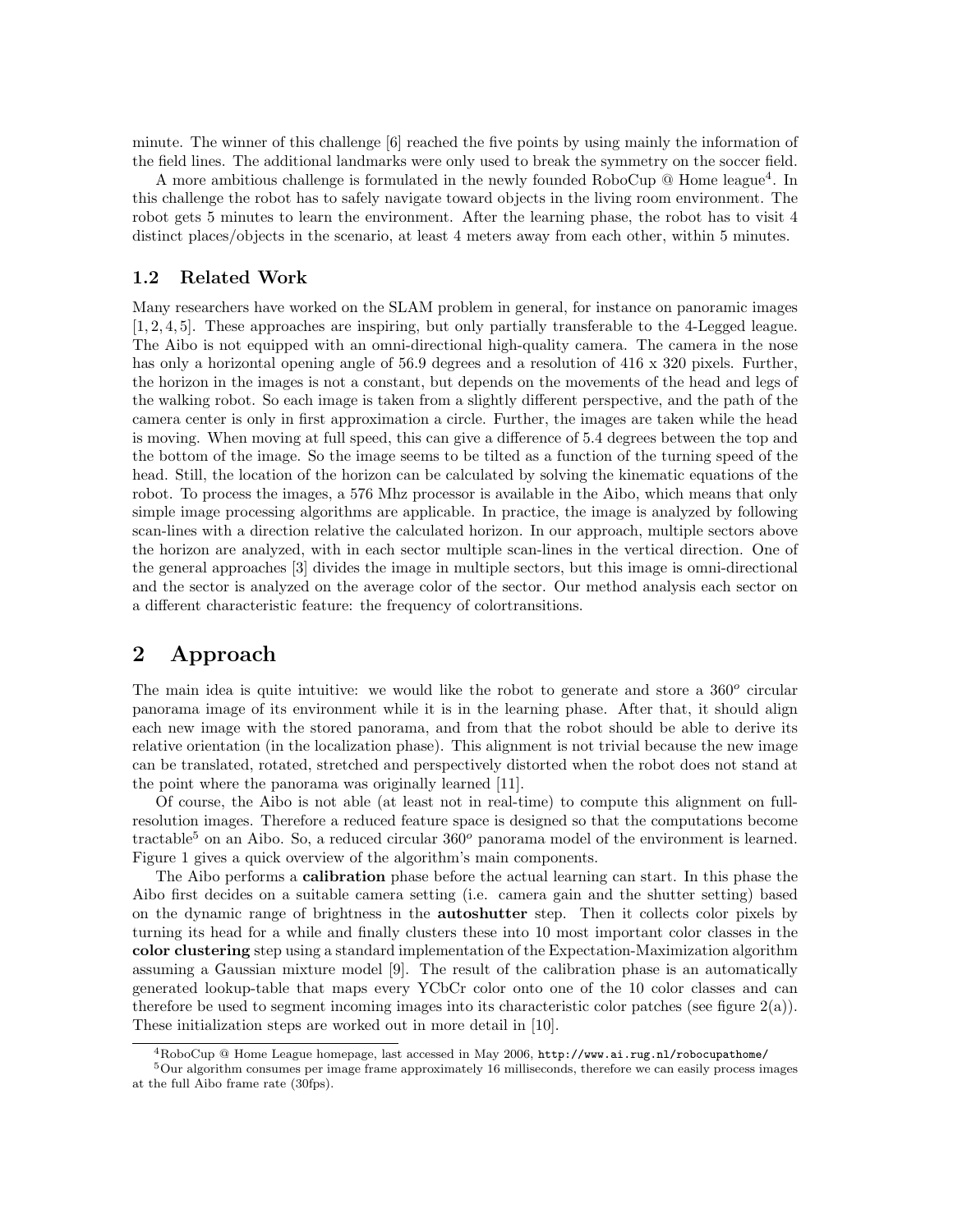

Figure 1: Architecture of our algorithm



(a) Unsupervised learned color segmentation.



(b) Sectors and frequent color transitions visualized.

Figure 2: Image processing: from the raw image to sector representation. This conversion consumes approximately 6 milliseconds/frame on a Sony Aibo ERS7.

### 2.1 Sector signature correlation

Every incoming image is now divided into its corresponding sectors<sup>6</sup>. The sectors are located above the calculated horizon, which is generated by solving the kinematics of the robot. Using the lookup table from the unsupervised learned color clustering, we can compute the sector features by counting per sector the transition frequencies between each two color classes in vertical direction. This yields the histograms of 10x10 transition frequencies per sector, which we subsequently discretize into 5 logarithmically scaled bins. In figure  $2(b)$  we displayed the most frequent color transitions for each sector. Some sectors have multiple color transitions in the most frequent bin, other sectors have a single or no dominant color transition. This is only visualization; not only the most frequent color transitions, but the frequency of all 100 color transitions are used as characteristic feature of the sector.

In the **learning phase** we estimate all these  $80x(10x10)$  distributions<sup>7</sup> by turning the head and body of the robot. We define a single distribution for a currently perceived sector by

$$
P_{current}(i, j, bin) = \begin{cases} 1 & \text{discretize} \ (freq(i, j)) = bin \\ 0 & \text{otherwise} \end{cases} \tag{1}
$$

where i, j are indices of the color classes and  $bin$  one of the five frequency bins. Each sector is seen multiple times and the many frequency count samples are combined into a distribution learned

 $680$  sectors corresponding to  $360^\circ$ ; with an opening angle of the Aibo camera of approx.  $50^\circ$ , this yields between 10 and 12 sectors per image (depending on the head pan/tilt)

<sup>&</sup>lt;sup>7</sup>When we use 16bit integers, a complete panorama model can be described by  $(80 \text{ sectors}) \times (10 \text{ colors} \times 10$ colors) $x(5 \text{ bins})x(2 \text{ byte}) = 80 \text{ KB of memory.}$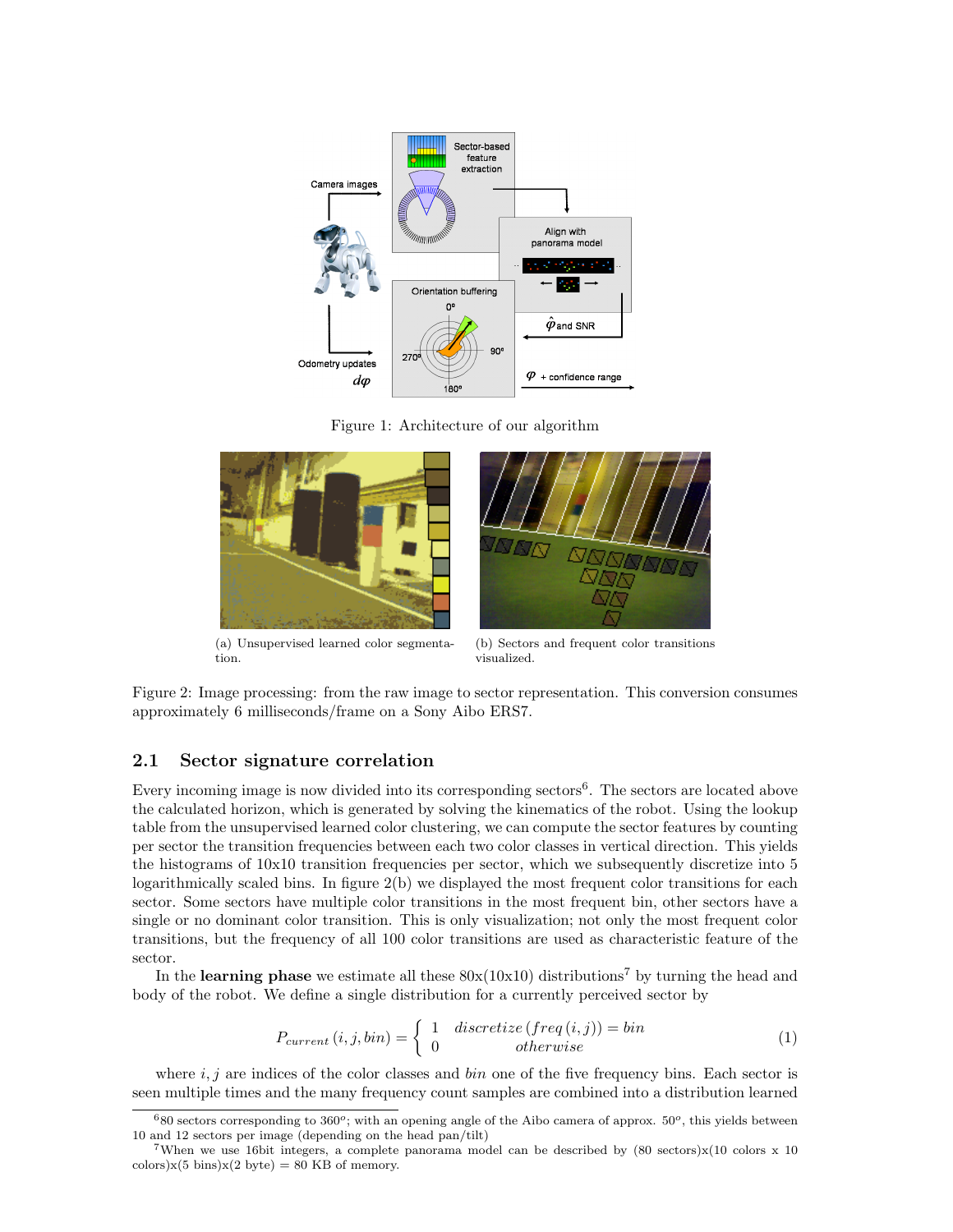for that sector by the equation:

$$
P_{learned}(i, j, bin) = \frac{count_{sector}(i, j, bin)}{\sum_{bin \in frequencyBins} count_{sector}(i, j, bin)}
$$
(2)

After the learning phase we can simply multiply the current and the learned distribution to get the correlation between a currently perceived and a learned sector:

$$
Corr(P_{current}, P_{learned}) = \prod_{\substack{i,j \in colorClasses, \\ bin \in frequencyBins}} P_{learned}(i,j,bin) \cdot P_{current}(i,j,bin)
$$
(3)

#### 2.2 Alignment

After all the correlations between the stored panorama and the new image signatures were evaluated, we would like to get an alignment between the stored and seen sectors so that the overall likelihood of the alignment becomes maximal. In other words, we want to find a diagonal path with the minimal cost through the correlation matrix. This minimal path is indicated as green dots in figure 3. The path is extended to a green line for the sectors that are not visible in the latest perceived image.

We consider the fitted path to be the true alignment and extract the rotational estimate  $\varphi_{robot}$ from the offset from its center pixel to the diagonal  $(\Delta sectors)$ :

$$
\hat{\varphi}_{robot} = \frac{360^{\circ}}{80} \Delta sectors \tag{4}
$$

This rotational estimate is the difference between the solid green line and the dashed white line in figure 3, indicated by the orange halter. Further, we try to estimate the noise by fitting again a path through the correlation matrix far away from the best-fitted path.

$$
SNR = \frac{\sum\limits_{(x,y)\in minimumPath}Corr(x,y)}{\sum\limits_{(x,y)\in noisePath}Corr(x,y)}
$$
(5)

The noise path is indicated in figure 3 with red dots.



Figure 3: Visualization of the alignment step while the robot is scanning with its head. The green solid line marks the minimum path (assumed true alignment) while the red line marks the second-minimal path (assumed peak noise). The white dashed line represents the diagonal, while the orange halter illustrates the distance between the found alignment and the center diagonal  $(\triangle sectors).$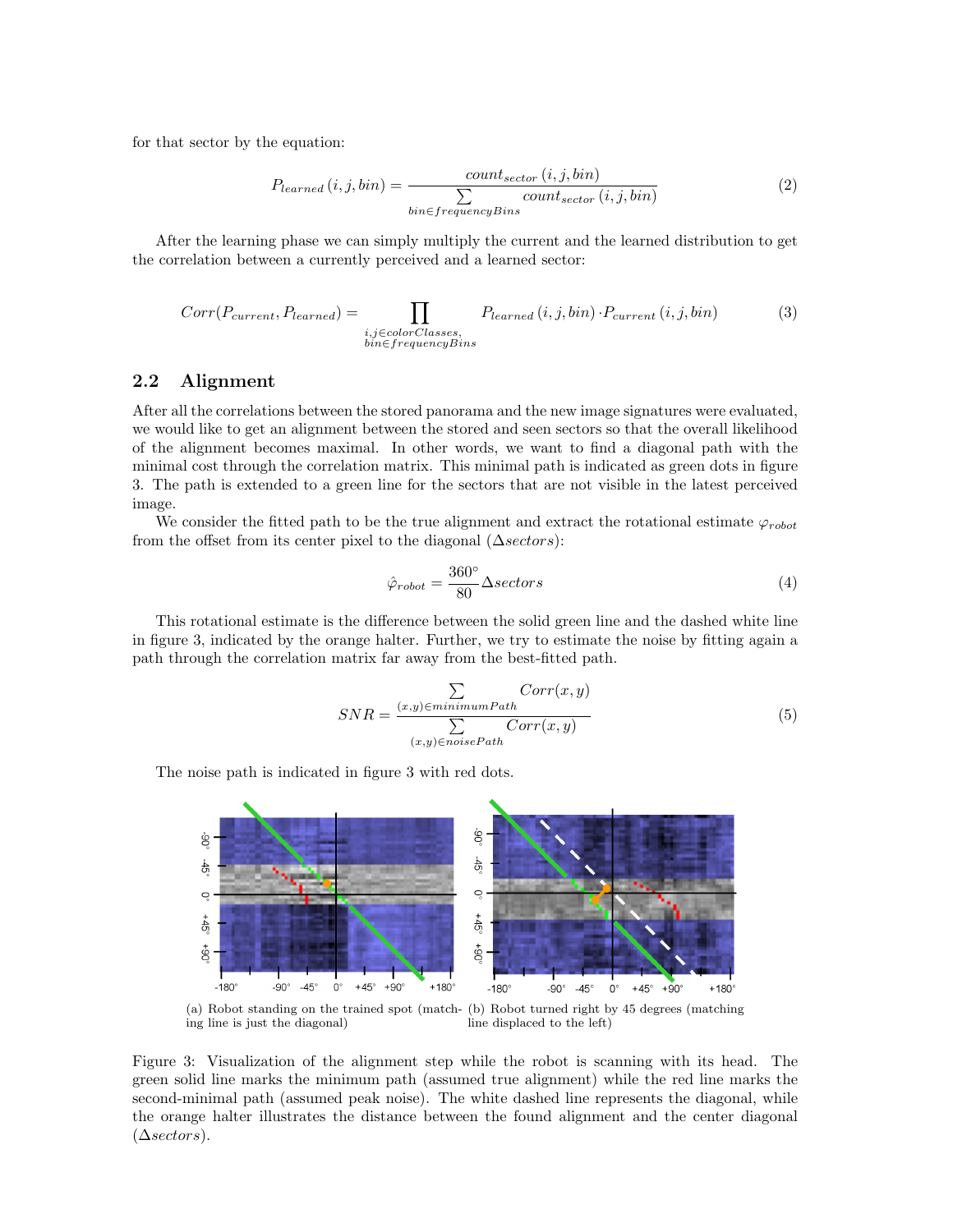#### 2.3 Position Estimation with Panoramic Localization

The algorithm described in the previous section can be used to get a robust bearing estimate together with a confidence value for a single trained spot. As we finally want to use this algorithm to obtain full localization we extended the approach to support multiple training spots. The main idea is that the robot determines to which amount its current position resembles with the previously learned spots and then uses interpolation to estimate its exact position. As we think that this approach could also be useful for the RoboCup @ Home league (where robot localization in complex environments like kitchens and living rooms is required) it could become possible that we finally want to store a comprehensive panorama model library containing dozens of previously trained spots (for an overview see [1]).

However, due to the computation time of the feature space conversion and panorama matching, per frame only a single training spot and its corresponding panorama model can be selected. Therefore, the robot cycles through the learned training spots one-by-one. Every panorama model is associated with a gradually changed confidence value representing a sliding average on the confidence values we get from the per-image matching.

After training, the robot memorizes a given spot by storing the confidence values received from the training spots. By comparing a new confidence value with its stored reference, it is easy to deduce whether the robot stands closer or farther from the imprinted target spot.

We assume that the imprinted target spot is located somewhere between the training spots. Then, to compute the final position estimate, we simply weight each training spot with its normalized corresponding confidence value:

$$
position_{robot} = \sum_{i} position_i \frac{confidence_i}{\sum_{j} confidence_j}
$$
\n(6)

This should yield zero when the robot is assumed to stand at the target spot or a translation estimate towards the robot's position when the confidence values are not in balance anymore.

To prove the validity of this idea, we trained the robot on four spots on regular 4-Legged field in our robolab. The spots were located along the axes approximately 1m away from the center. As target spot, we simply chose the center of the field. The training itself was performed fully autonomously by the Aibo and took less than 10 minutes. After training was complete, the Aibo walked back to the center of the field. We recorded the found position and kidnapped the robot to an arbitrary position around the field and let it walk back again.

Please be aware that our approach for multi-spot localization is at this moment rather primitive and has to be only understood as a proof-of-concept. In the end, the panoramic localization data from vision should of course be processed by a more sophisticated localization algorithm, like a Kalman or particle filter (last not least to incorporate movement data from the robot).

## 3 Results

#### 3.1 Environments

We selected four different environments to test our algorithm under a variety of circumstances. The first two experiments were conducted at home and in an office environment<sup>8</sup> to measure performance under real-world circumstances. The experiments were performed on a cloudy morning, sunny afternoon and late in the evening. Furthermore, we conducted exhaustive tests in our laboratory. Even more challenging, we took an Aibo outdoors (see [7]).

#### 3.2 Measured results

Figure 4(a) illustrates the results of a rotational test in a normal living room. As the error in the rotation estimates ranges between  $-4.5$  and  $+4.5$  degrees, we may assume an error in alignment of a single sector<sup>9</sup>; moreover, the size of the confidence interval can be translated into maximal two sectors, which corresponds to the maximal angular resolution of our approach.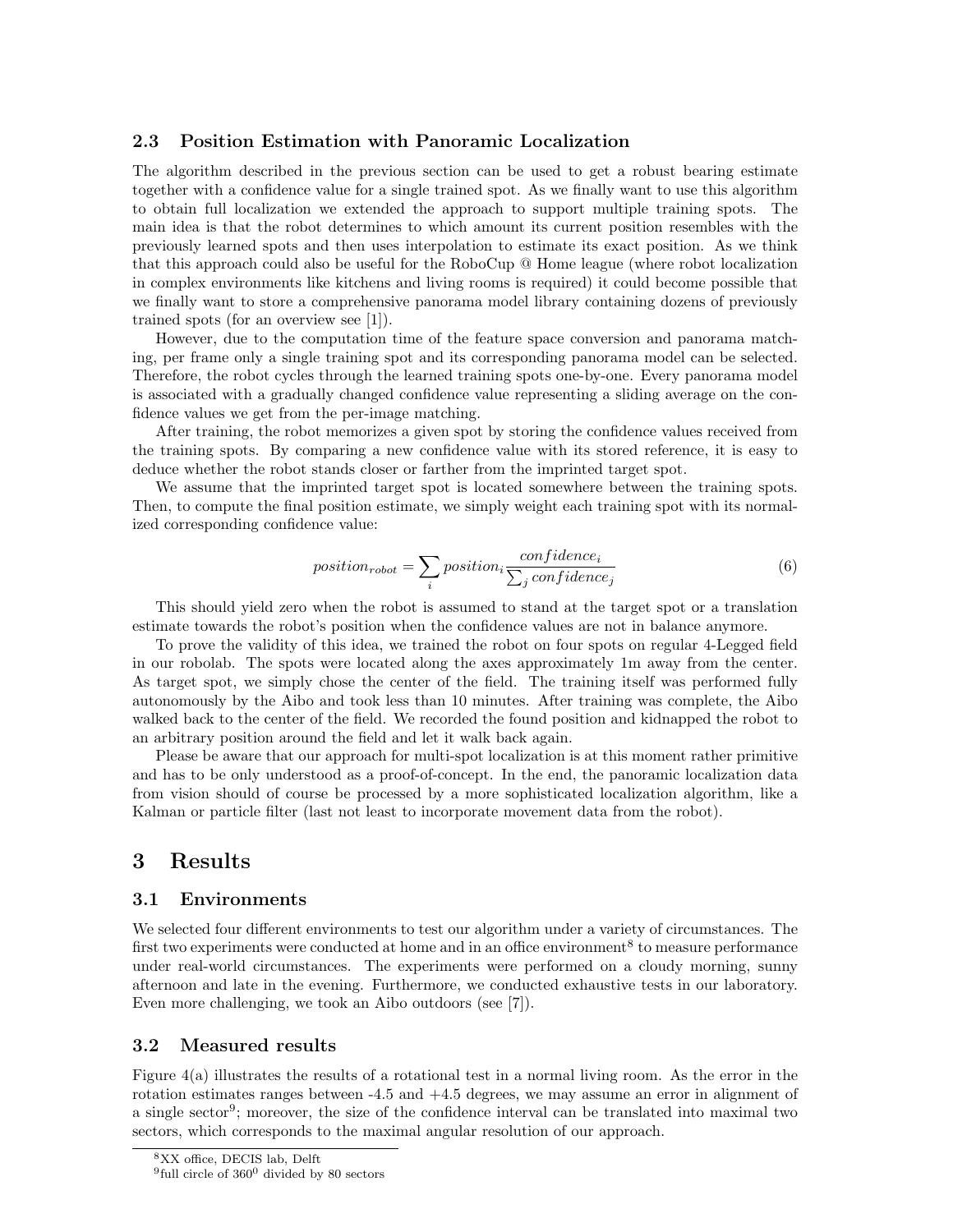

(a) Rotational test in natural environment (living room, sunny afternoon)

(b) Translational test in natural environment (child's room, late in the evening)

Figure 4: Typical orientation estimation results of experiments conducted at home. In the rotational experiment on the left the robot is rotated over 90 degrees on the same spot, and every 5 degrees its orientation is estimated. The robot is able to find its true orientation with an error estimate equal to one sector of 4.5 degrees. The translational test on the right is performed in a child's room. The robot is translated over a straight line of 1.5 meter, which covers the major part of the free space in this room. The robot is able to maintain a good estimate of its orientation; although the error estimate increases away from the location where the appearance of the surroundings was learned.

Figure 4(b) shows the effects of a translational dislocation in a child's room. The robot was moved onto a straight line back and forth through the room (via the trained spot somewhere in the middle). The robot is able to estimate its orientation quite well on this line. The discrepancy with the true orientation is between +12.1 and -8.6 degrees, close to the walls. This is also reflected in the computed confidence interval, which grows steadily when the robot is moved away from the trained spot. The results are quite impressive for the relatively big movements in a small room and the resulting significant perspective changes in that room.

Figure 5(a) also stems from a translational test (cloudy morning) which has been conducted in an office environment. The free space in this office is much larger than at home. The robot was moved along a 14m long straight line to the left and right and its orientation was estimated. Note the error estimate stays low at the right side of this plot. This is an artifact which nicely reflects the repetition of similarly looking working islands in the office.

In both translational tests it can be seen intuitively that the rotation estimates are within acceptable range. This can also be shown quantitatively (see figure  $5(b)$ ): both the orientation error and the confidence interval increase slowly and in a graceful way when the robot is moved away from the training spot.

Finally, figure 6 shows the result of the experiment to estimate the absolute position with multiple learned spots. It can be seen that the localization is not as accurate as traditional approaches, but can still be useful for some applications (bearing in mind that no artificial landmarks are required). We recorded repeatedly a derivation to the upper right that we think can be explained by the fact that different learning spots don't produce equally strong confidence values; we believe to be able to correct for that by means of confidence value normalization in the near future.

### 4 Conclusion

Although at first sight the algorithm seems to rely on specific texture features of the surrounding surfaces, in practice no dependency could be found. This can be explained by two reasons: firstly, as the (vertical) position of a color transition is not used anyway, the algorithm is quite robust against (vertical) scaling. Secondly, as the algorithm aligns on many color transitions in the background (typically more than a hundred in the same sector), the few color transitions produced by objects in the foreground (like beacons and spectators) have a minor impact on the match (because their sizes relative to the background are comparatively small).

The lack of an accurate absolute position estimates seems to be a clear drawback with respect to the other methods, but bearing information alone can already be very useful for certain applications.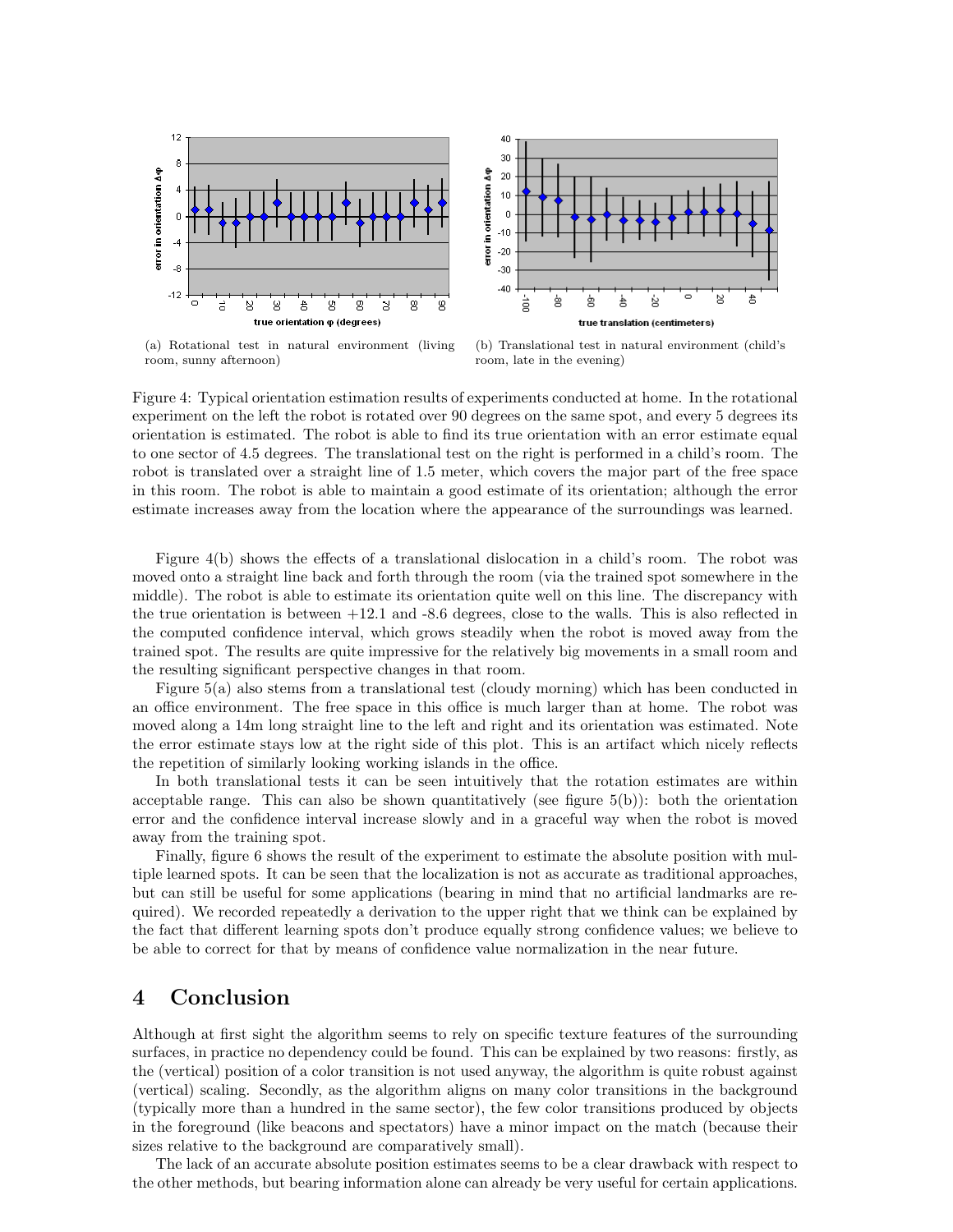



(a) Translational test in natural environment (office, cloudy morning)

(b) Signal degradation as a function of the distance to the learned spot (measured in the laboratory)

Figure 5: Challenging orientation results. On the left a translational test in office environment over 14 meters along a line 80 centimeters from the learned spot (only one). A translation to the left of the office increases the error estimate increases, as expected. When translating to the right of the office to the orientation estimate oscillates, but the error estimate stays low. This is due to repeating patterns in the office, after 4 meters there is another group of desks and chairs which resembles the learned appearance. Normally the error estimate increases as a second order polynome of the distance, as demonstrated with our qualitative measurements on the right. For this measurements the rotation estimate was recorded on a grid of 99 locations regulary distributed over our laboratory.

For example, a robot companion can highly benefit from a robust bearing estimation towards the front door. With this bearing estimating the robot can walk into the right direction. Only when the front door is nearly reached, and the robot has to search for a newspaper, additional distance estimation could be advantageous.

The requirements of this approach for both the robot as well as for its environment are quite moderate (on a Sony Aibo ERS7, the computation time is below 20ms/frame). The robot itself needs only a simple camera and medium computational power, while most natural environments carry, as shown, enough panoramic information the algorithm can lock on to. Therefore, this method becomes interesting for the newly established RoboCup @ Home league, where fast localization information is needed in natural but completely unknown environments.

As the training on a single spot can be completed in less than one minute on a Sony Aibo in an arbitrary place, robot research can move outside the laboratory into non-prepared places. Progress in this domain facilitates the advancement of mobile robots - and thereby robotics research itself into more natural environments.

## Acknowledgements

The Dutch AIBO Team is financially supported by DECIS Lab, University of Amsterdam, Technical University of Delft, Saxion University of Professional Education, University of Groningen and University of Utrecht. We are grateful for the contributions by all of our team members, working on RoboCup related research and other research. Special thanks to Olaf Booij, David Knibbe and Niek Wijngaards.

## References

- [1] R. Bunschoten. Mapping and Localization from a Panoramic Vision Sensor. PhD thesis, Universiteit van Amsterdam, November 2003.
- [2] J. Gonzalez and S. Lacroix. Rover localization in natural environments by indexing panoramic images. In International Conference on Robotics and Automation 2002, Washington, DC (USA), 2002.